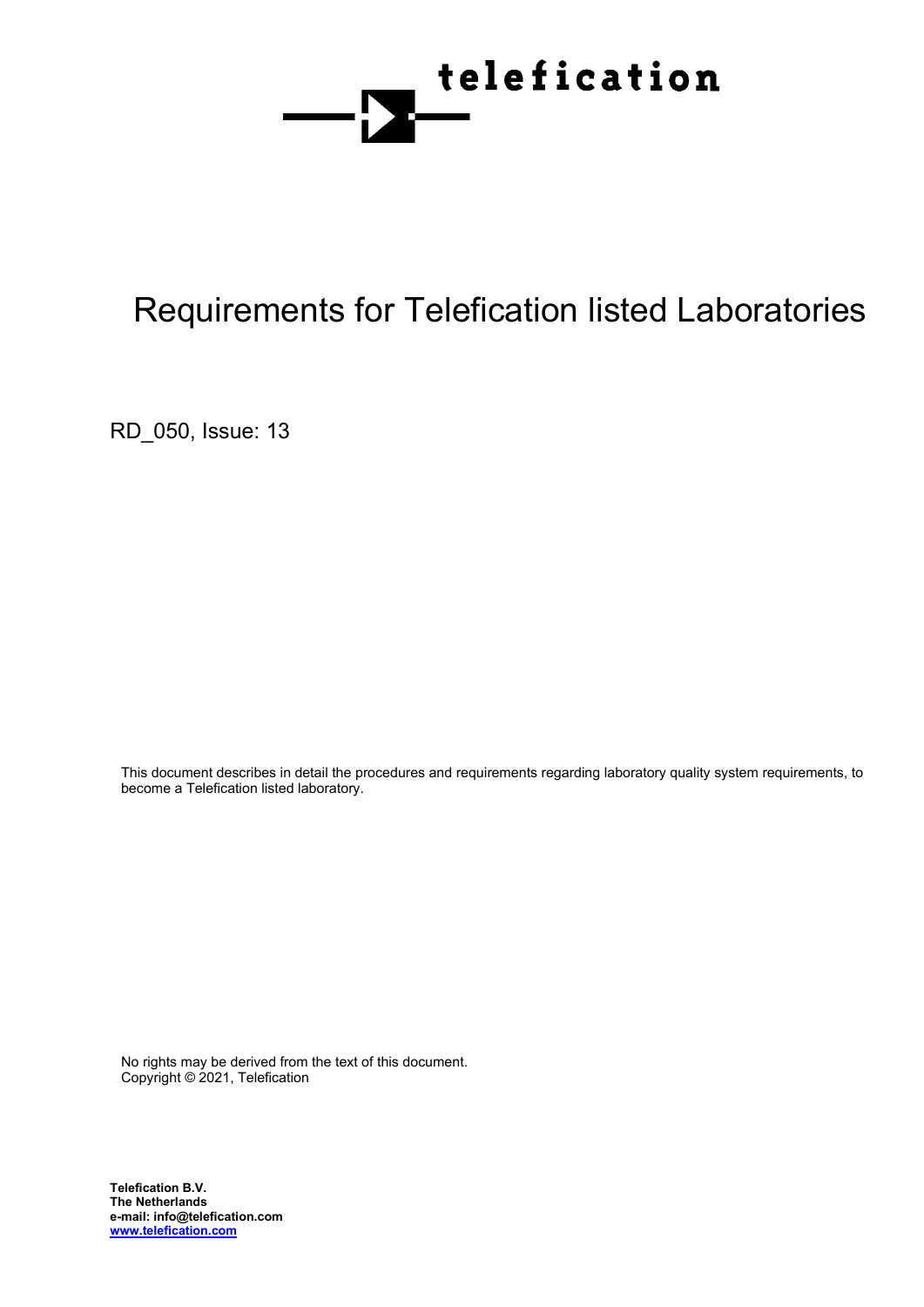Telefication listed Laboratories **telefication**  $\mathbf{28}$  June 2021<br>RD\_050, Issue 13 Page 2 of 11 RD\_050, Issue 13



## **Revision record sheet**

NOTE: The person who initiated the document or modified the document is responsible for maintaining this record sheet (in case of use please remove revision information)

| Revision        | <b>Section</b><br>number | Page<br>number  | <b>Date</b> | Remark(s)                                                                                                | issued by |
|-----------------|--------------------------|-----------------|-------------|----------------------------------------------------------------------------------------------------------|-----------|
| 9               |                          | 2               | 15-04-2013  | Revision record sheet added & footer<br>text changed                                                     | AG        |
| 9               | 5.1.3 & 6.5              | 11              | 12-04-2013  | Surveillance table interval updated and<br>section 5.1.3                                                 | AG        |
| 10              | $1.1 +$ annex A          | 4 & 13          | 28-09-2016  | Section 1.1 revised, updated reference to<br>standard 17065, annex A updated.                            | AG        |
| 11              | Annex A                  |                 | 28-02-2018  | Annex A deleted                                                                                          | AG        |
| $\overline{12}$ | Section 5                | 8 & 9           | 09-05-2019  | Version updated in accordance ISO<br>17025:2017 elements                                                 | AG        |
|                 | Section 5.1.2            | 8               |             | General regulation and directive<br>requirements are added as additional<br>requirements to be reviewed. |           |
| 13              | Section 5.1              | 8               | 28-6-2021   | Reference to G.05.01-F-65-NL 17025<br>Laboratory assessment report                                       | AG        |
|                 | Section 6.5              | 10              |             | Section 6.5 updated                                                                                      |           |
|                 | Annex A                  | $\overline{11}$ |             | Annex A deleted                                                                                          |           |
|                 | Section 1.1              | 4               |             | Deleted reference to RD 560                                                                              |           |
|                 |                          |                 |             |                                                                                                          |           |
|                 |                          |                 |             |                                                                                                          |           |
|                 |                          |                 |             |                                                                                                          |           |
|                 |                          |                 |             |                                                                                                          |           |
|                 |                          |                 |             |                                                                                                          |           |
|                 |                          |                 |             |                                                                                                          |           |
|                 |                          |                 |             |                                                                                                          |           |
|                 |                          |                 |             |                                                                                                          |           |
|                 |                          |                 |             |                                                                                                          |           |
|                 |                          |                 |             |                                                                                                          |           |
|                 |                          |                 |             |                                                                                                          |           |
|                 |                          |                 |             |                                                                                                          |           |
|                 |                          |                 |             |                                                                                                          |           |

| Issued/modified by | : Axel Gase                 |
|--------------------|-----------------------------|
| <b>Function</b>    | : Quality Assurance Manager |
| Revision           | $\cdot$ 13                  |
| Date               | $: 28 - 06 - 2021$          |

Verified by : Willem Jan Jong<br>Function : Manager Product Function : Manager Product Certification<br>Date : 28-06-2021  $: 28 - 06 - 2021$ 

Released by : Axel Gase<br>
Function : Quality Ass Date of release

: Quality Assurance Manager<br>: 28-06-2021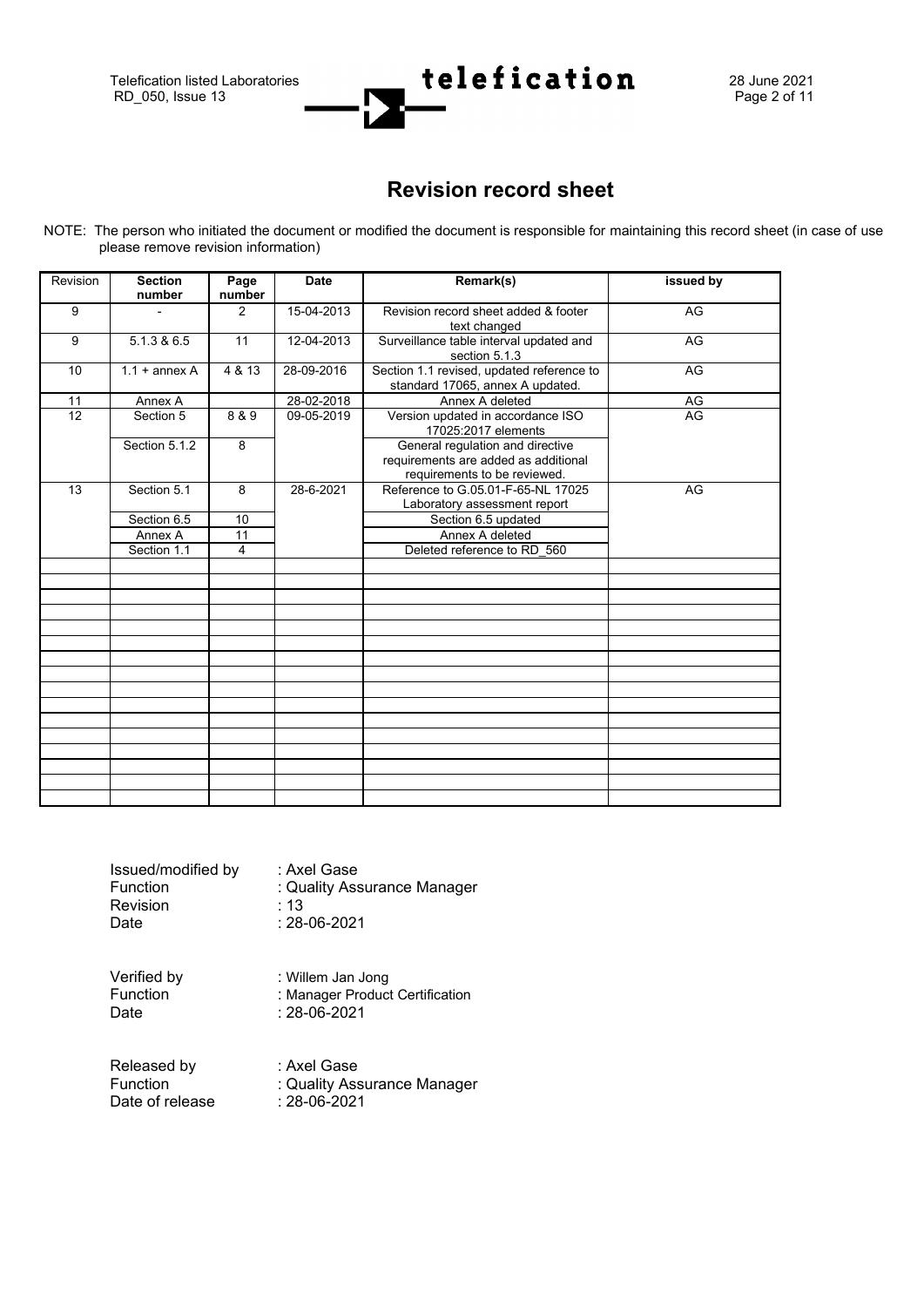## <span id="page-2-0"></span>Contents

| 11             |  |  |  |  |
|----------------|--|--|--|--|
| 1.2            |  |  |  |  |
| $\overline{2}$ |  |  |  |  |
| 3              |  |  |  |  |
| $\overline{4}$ |  |  |  |  |
| 4.1            |  |  |  |  |
| 4.2            |  |  |  |  |
| 5              |  |  |  |  |
| 5.1            |  |  |  |  |
| 5.1.2          |  |  |  |  |
| 5.1.3          |  |  |  |  |
| 5.1.4          |  |  |  |  |
| 5.1.4          |  |  |  |  |
| 5.1.5          |  |  |  |  |
| 5.1.6          |  |  |  |  |
| 5.1.7          |  |  |  |  |
| 6              |  |  |  |  |
| 6.1            |  |  |  |  |
| 6.2            |  |  |  |  |
| 6.3            |  |  |  |  |
| 6.4            |  |  |  |  |
| 6.5            |  |  |  |  |
|                |  |  |  |  |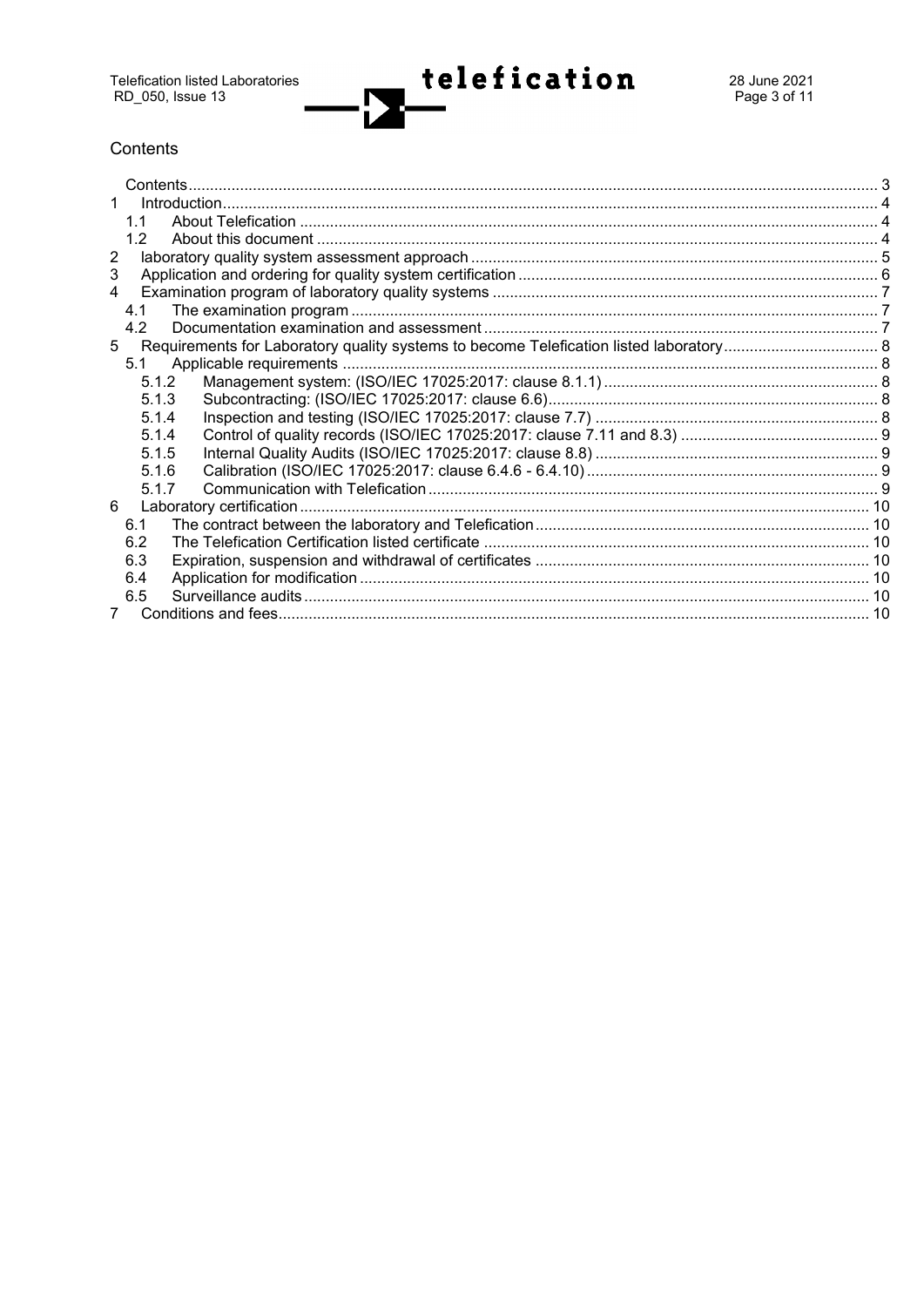Telefication listed Laboratories<br>
RD 050, Issue 13  $\overline{\text{real}}$  **telefication** 28 June 2021

## <span id="page-3-0"></span>**1 Introduction**

#### <span id="page-3-1"></span>1.1 About Telefication

Telefication is a third party test laboratory and third party certification body. The Dutch Council for Accreditation (Raad voor Accreditatie: RvA) has accredited Telefication to ISO/IEC 17025 (laboratory) and NEN-EN-ISO/IEC 17065 (product certification).

#### <span id="page-3-2"></span>1.2 About this document

This document is applicable for non-accredited laboratories and intended as a guide to identify the minimum requirements to become a Telefication listed laboratory.

The benefit to be Telefication listed is that Telefication will accept the test results of the assessed laboratory. Telefication shall review as appropriate the requirements for the suitability and competence of laboratories carrying out inspection and testing in accordance the ISO/IEC 17025:2017.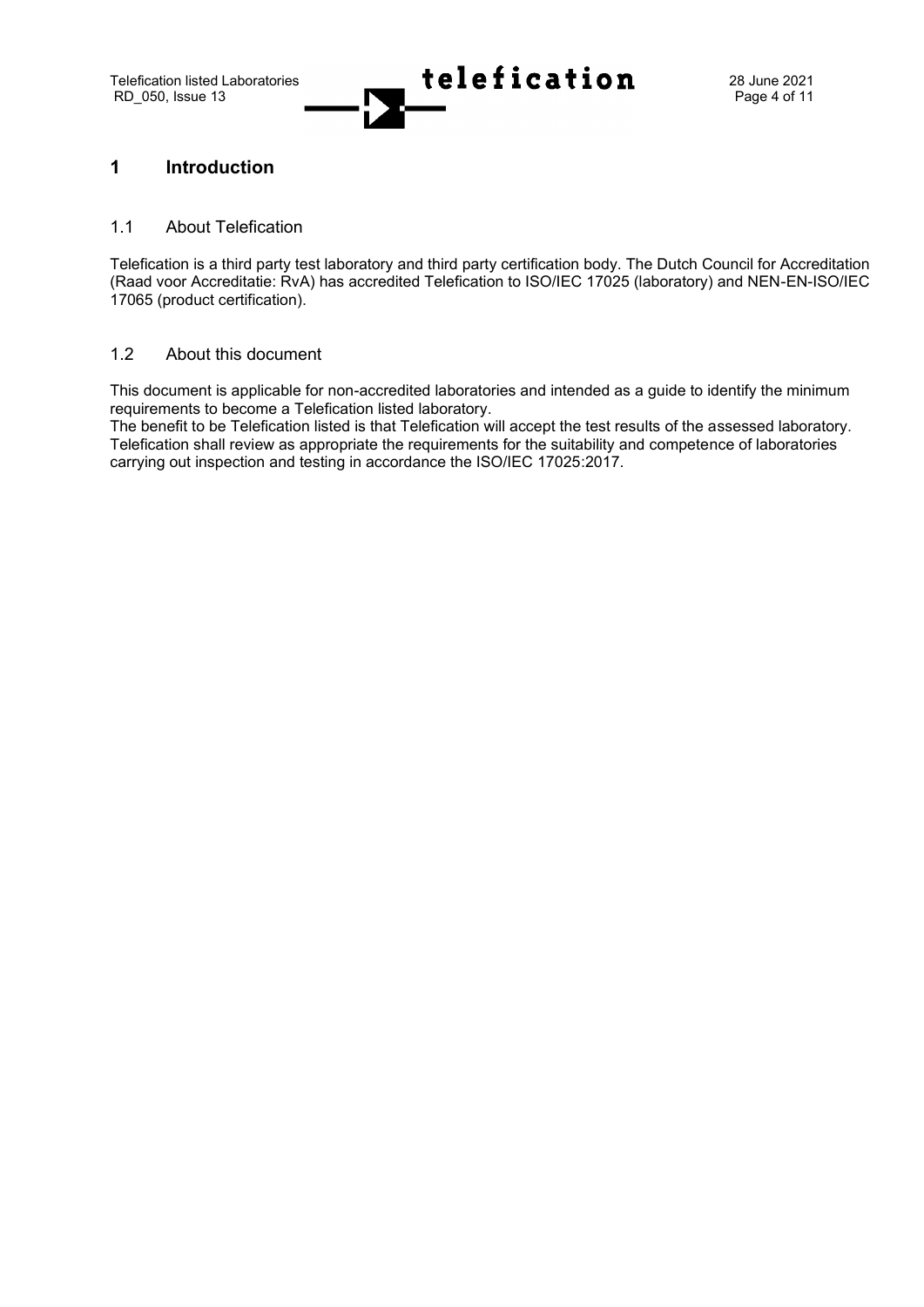## <span id="page-4-0"></span>**2 laboratory quality system assessment approach**

The general requirements for the competence of calibration and testing laboratories are based on the ISO/IEC 17025:2017.

Telefication performs an examination of the quality system of laboratories to verify the compliance with the selected ISO/IEC 17025:2017 clauses and additional requirements. The examination takes account of existing certificates, e.g. EN-ISO 9001:2015.

A Listed Testing Laboratory Certificate will be issued and acquired the status of a Telefication Listed Testing Laboratory when has found that the management system complies with the relevant provisions of ISO/IEC 17025:2017.

If the laboratory wishes to be recognized as a Telefication listed Testing Laboratory, it should be able to demonstrate that it is impartial and that it and its personnel are free from any undue commercial, financial and other pressures which might influence their technical judgement. The Listed Laboratory should not engage in any activities (e.g. development & production) that may endanger the trust in its independence of judgment and integrity in relation to its testing activities.

Telefication listed laboratories shall be periodically (at least annually) be assessed to verify continuous compliance with the provisions of the selected ISO/IEC 17025:2017 clauses and additional Telefication requirements.

Therefore Telefication schedules an examination of surveillance audit results. If available the results of regularly performed follow-up audits under an existing Laboratory Certificate are used (which the laboratory should make available).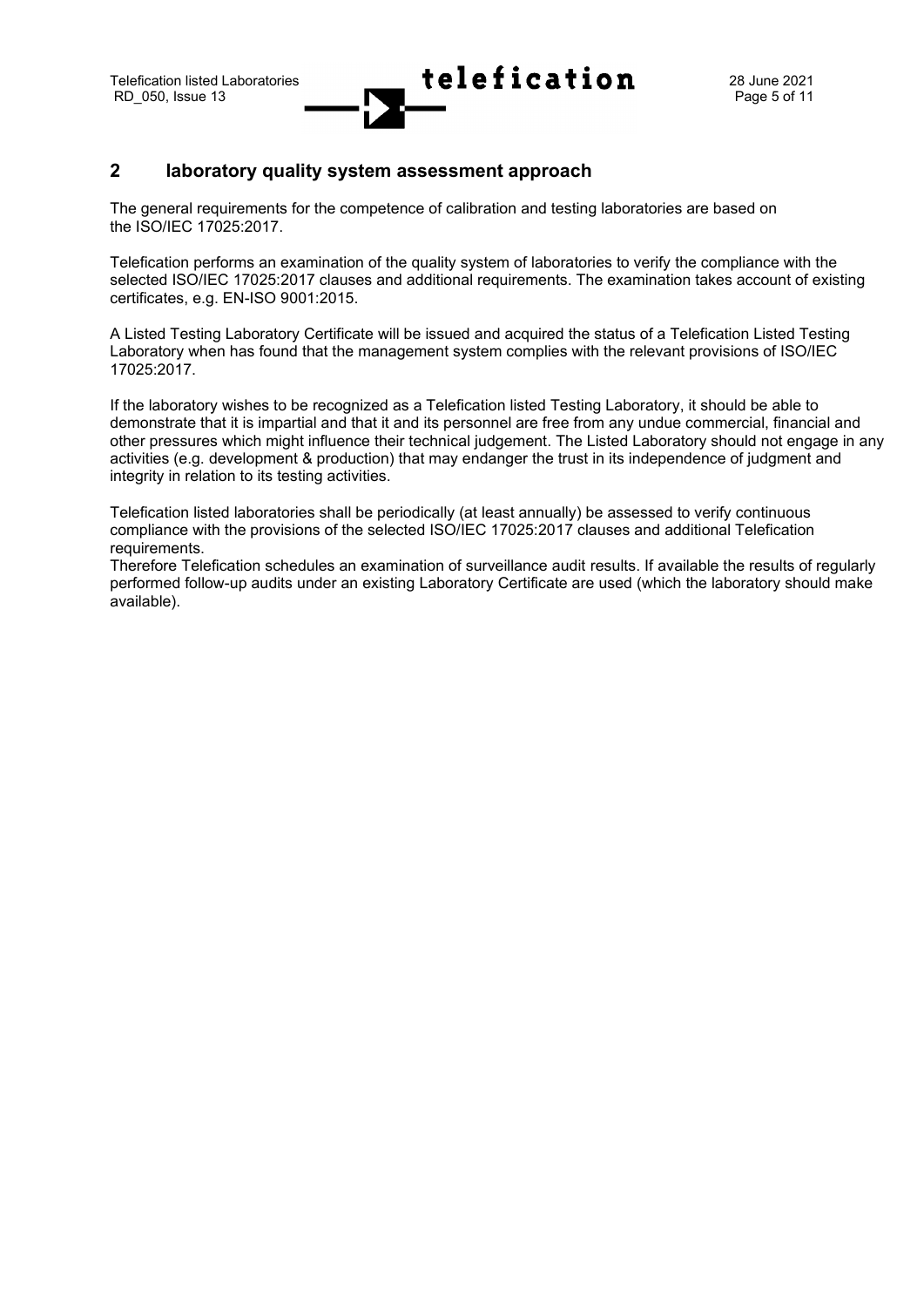## <span id="page-5-0"></span>**3 Application and ordering for quality system certification**

By submitting the form: *Questionnaire for quality system approval* (RF-300) the applicant provides Telefication with some basic information of his quality system. With this information the activities needed for assessment and certification of the quality system are determined and a quotation is prepared. If needs be, Telefication will contact the applicant to request for further information. This inquiry without any obligation: detailed planning and assessments will begin after the applicant has accepted the quotation and returned the signed order for assessment to Telefication.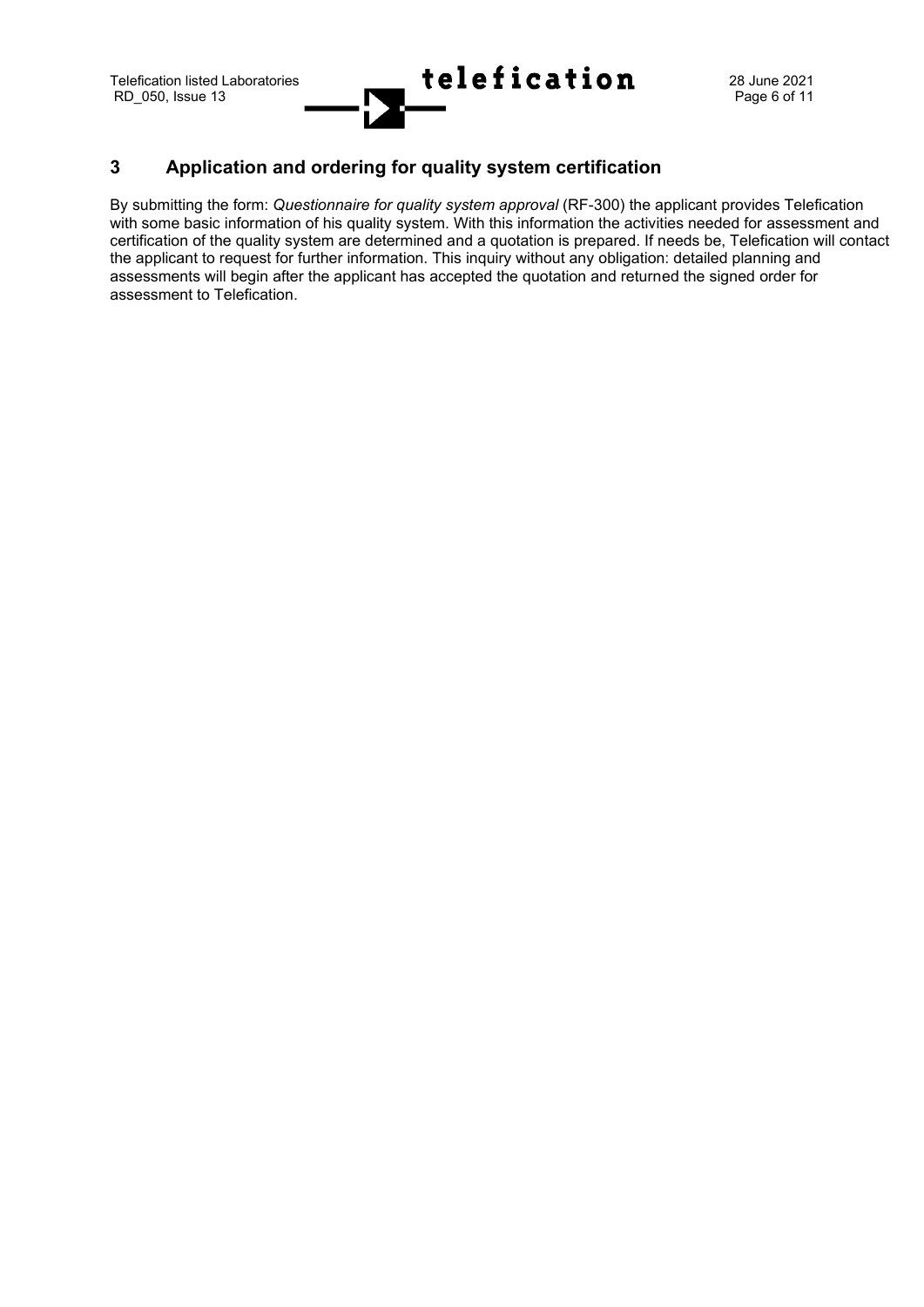## <span id="page-6-0"></span>**4 Examination program of laboratory quality systems**

#### <span id="page-6-1"></span>4.1 The examination program

After confirmation, an examination program will be made by Telefication, detailing the activities Necessary to determine whether the quality system of the laboratory meets the requirements. This program includes the verification of existing certificates (if available), a schedule and planning for additional assessment (if necessary) and the verification of the results by Telefication. Telefication will plan the assessments in consulting with the laboratory.

The assessment is concentrated in 2 areas, one is the assessment of the quality system of the laboratory and second the technical assessment where agreed test performance verifications will be held to check if the laboratory has the knowledge/know how and the competence to perform the tests in accordance with particular technical standards.

#### <span id="page-6-2"></span>4.2 Documentation examination and assessment

Following the examination program Telefication will perform a document examination if possible. Preceding an audit, the laboratory will be informed of determined non-compliances. After the assessment has taken place Telefication verifies the results and an audit report will be drafted. If non-conformities still exist, reassessments may be scheduled. The examination is closed when it is determined that the quality system meets all the requirements or when the applicant terminates the process without positive result.

All required data, including third party certificates and audit reports shall be made available by the applicant. Telefication reserves the right to arrange additional assessment until full compliance with the requirements set in this document.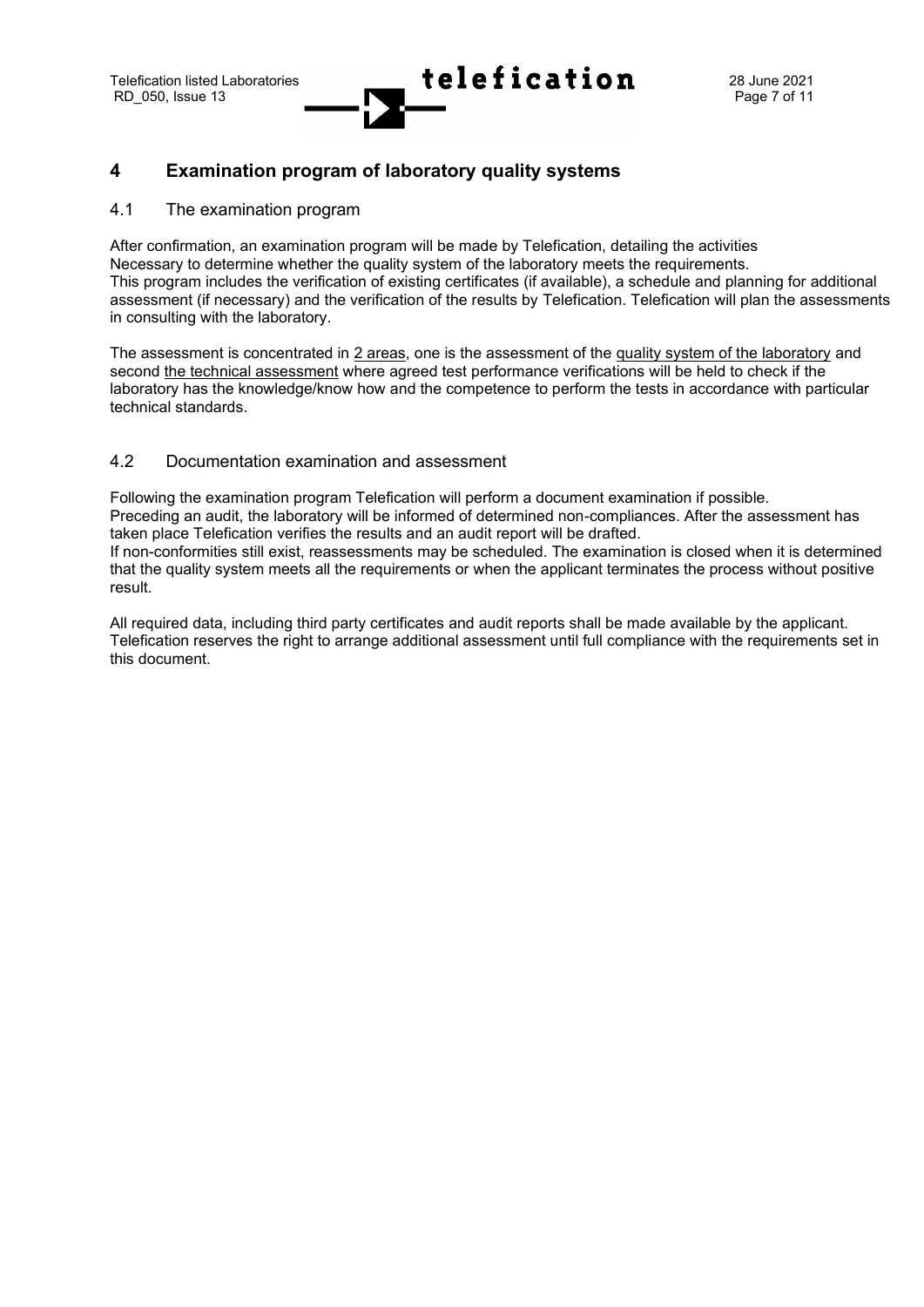## <span id="page-7-0"></span>**5 Requirements for Laboratory quality systems to become Telefication listed laboratory**

All sections the ISO/IEC 17025:2017 is applicable and will be reviewed. Some additional requirements / exceptions are listed below:

#### <span id="page-7-1"></span>5.1 Applicable requirements

RD 050, Issue 13

Laboratory quality systems have to comply with all the requirements of ISO/IEC 17025:2017 (E) with additional comments / exception as shown below:

- a) clause 6.4.6 6.4.10 additional information defined in paragraph 5.1.6 Calibration;
- b) Clause 6.6 replaced by additional requirement see 5.1.3 Subcontracting;
- c) Clause 8.1.1 additional information defined in paragraph 5.1.2 Management system

In G.05.01-F-65-NL 17025 Laboratory assessment report (Listing RD 050) are the requirements defined .

## *5.1.2 Management system: (ISO/IEC 17025:2017: clause 8.1.1)*

<span id="page-7-2"></span>The quality system shall include written procedures with regard to communication with Telefication. Any changes to the documented quality system, in so far they effect the requirements of this document, must be advised to and agreed by Telefication before being introduced. Telefication will take particular care to respect confidentiality, objectivity, impartiality, free from all pressures and inducements and to give a prompt response to issues of a commercially sensitive nature.

The laboratory must proof that top-level management and test personnel carrying out the tests are not the designer, manufacturer, supplier, purchaser, owner, user of maintainer of the equipment they measure nor the representative of any of those parties.

Absence of conflict of interest in business association or professional federation (membership of business association, working groups and technical commissions) must be demonstrated during the audits.

Payroll allowance shall not depend on the number of assessments carried out or on the results of those assessments.

Availability of liability insurances unless liability is assumed by the member state.

Provision must be made for Telefication to undertake, or have undertaken, surveillance of the operational quality system. Telefication has the right to make unexpected visits if there is serious doubt that the requirements continue to be met.

The quality scheme or equivalent documentation shall be available in a language readily understood in the local working environment and in a language acceptable by Telefication (for example: Dutch or English).

#### *5.1.3 Subcontracting: (ISO/IEC 17025:2017: clause 6.6)*

<span id="page-7-3"></span>Subcontracting as documented in the ISO/IEC 17025:2017, clause 6.6 is not applicable, unless it has been verified and agreed by Telefiction.

#### *5.1.4 Inspection and testing (ISO/IEC 17025:2017: clause 7.7)*

<span id="page-7-4"></span>Policy that Telefication will be informed in case test results are brought into doubt e.g. test equipment being out of calibration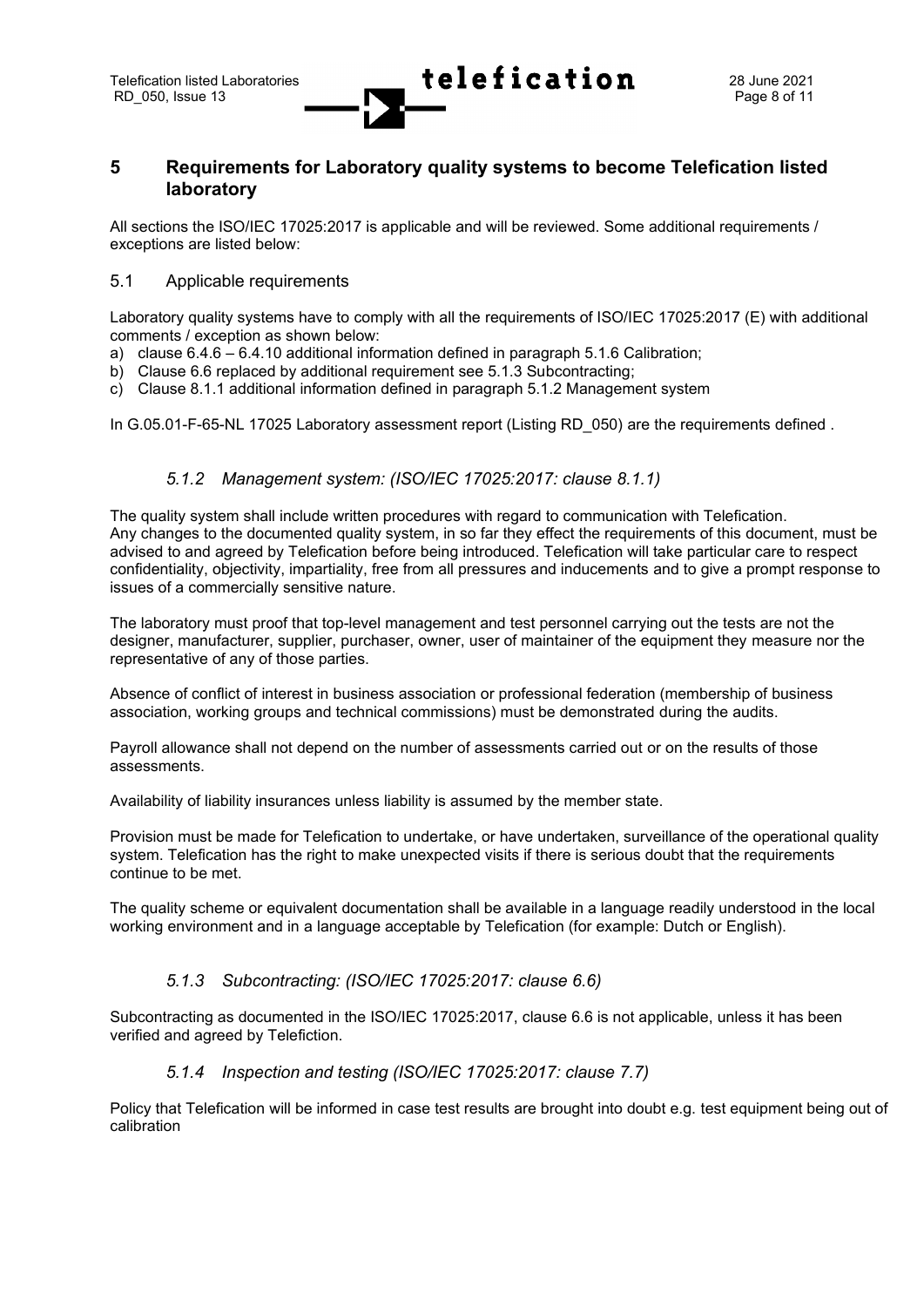## *5.1.4 Control of quality records (ISO/IEC 17025:2017: clause 7.11 and 8.3)*

<span id="page-8-0"></span>The following records shall be kept for at least 10 years after last product has been tested:

- a) The quality manual and quality schemes or equivalent documentation;
- b) The quality records, such as inspection reports and test data, calibration data, qualification reports of the personnel concerned, etc;
- c) Details of any amendments to the quality system documentation together with the notification of agreement from Telefication where required;
- <span id="page-8-1"></span>d) Reports from Telefication on all routine visits and unannounced visits.

#### *5.1.5 Internal Quality Audits (ISO/IEC 17025:2017: clause 8.8)*

The effective implementation of the quality system, including the requirements of this document, shall be verified at least annually by means of internal audits. The audit results and follow up actions shall be formally documented and made available to Telefication on request.

## *5.1.6 Calibration (ISO/IEC 17025:2017: clause 6.4.6 - 6.4.10)*

<span id="page-8-2"></span>When using external calibration services, traceability of measurement shall be assured by the use of calibration services from laboratories that can demonstrate competence, measurement capability and traceability. The calibration certificates issued by these laboratories must be accredited for the related scope of measurement and shall contain the measurement results, including the measurement uncertainty and/or a statement of compliance with an identified metrological specification see also 6.4.6 – 6.4.10 of the ISO/IEC 17025:2017.

## *5.1.7 Communication with Telefication*

<span id="page-8-3"></span>Telefication shall be informed prior to any major amendment to the quality system of which the laboratory may surmise that they will affect the approval of the quality system.

- Examples of major amendments are:
- a) new laboratory location;
- b) organization or management structure;
- c) introduction of new standard;
- d) change in scope of testing;
- e) Negative inter laboratory comparison or proficiency-testing results.

The quality system shall incorporate the duties for establishing needs for informing Telefication and the responsibilities for communication with Telefication.

Pending on the changes, Telefication may impose an additional audit.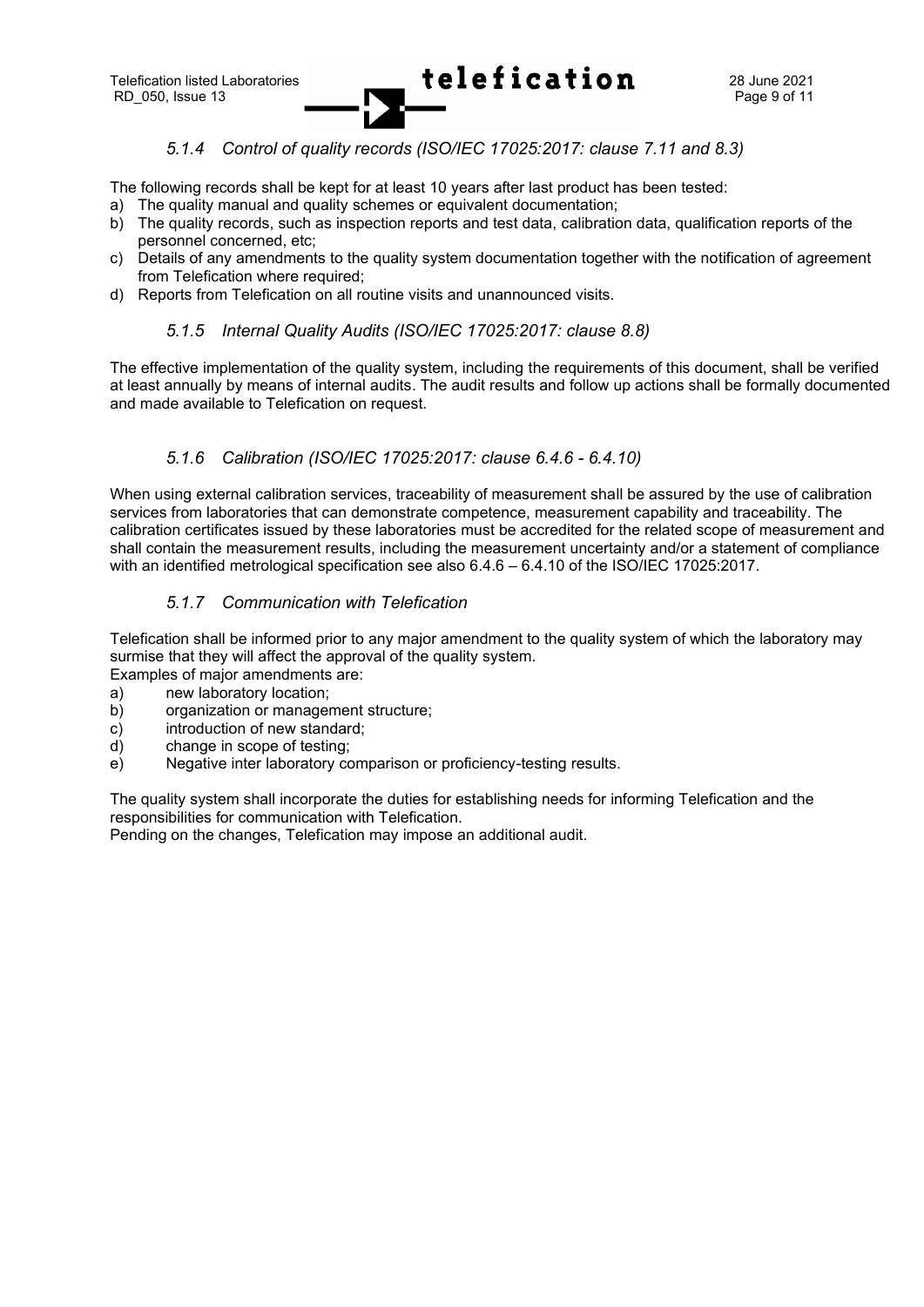## <span id="page-9-0"></span>**6 Laboratory certification**

#### <span id="page-9-1"></span>6.1 The contract between the laboratory and Telefication

Upon establishing compliance with the requirements for laboratories, Telefication will send a contract to the laboratory. Contracts are valid without predefined time-limit, until:

- a) replaced by another contract between the same contracting partners, or;
- b) cancelled by one of the contracting partners.

After cancellation is announced the contract will terminate at the end of the second month following the date that the written announcement has been sent or received by Telefication, unless otherwise agreed.

#### <span id="page-9-2"></span>6.2 The Telefication Certification listed certificate

After concluding the contract, Telefication will issue a certificate to the laboratory. The certificate is normally valid for a period of three years after date of issue, After this period the certificate is renewed after a re-examination.

#### <span id="page-9-3"></span>6.3 Expiration, suspension and withdrawal of certificates

Any certificate issued by Telefication may immediately be suspended or withdrawn by Telefication when:

- The markings are abused by the certificate holder, or;
- Complaints are received, from e.g. the purchasers, regarding certified and marketed products and these complaints are substantiated by supplementary examinations that reveal non-compliance's, or;
- It was granted on the basis of false or misleading data or documentation provided, or;
- Withdrawal is requested by the certificate holder.

Any certificate expires when:

- The certificate is replaced by another certificate, or;
- The certificate is withdrawn by Telefication.

The certificate holder is informed of intended on actual suspension or withdrawal in writing. In such cases the manufacturer may no longer apply the markings to *any* product involved. In cases of suspension the conditions relating to the reissue of the certification is included in the suspension notification document.

#### <span id="page-9-4"></span>6.4 Application for modification

Modifications (change in scope of testing, introduction of new standard) are handled as an addition to the original application. The laboratory request for approval of such a modification by using the form Questionnaire for quality system approval (RF-300).

Telefication performs an additional examination, and when needed an additional assessment. The need for such assessment will depend on the nature of modification(s) and the existing experience from previously performed audits. Upon successful completion of the examination, the certificate will be updated.

#### <span id="page-9-5"></span>6.5 Surveillance audits

The interval between 2 assessments is a maximum of 14 months.

## <span id="page-9-6"></span>**7 Conditions and fees**

The General conditions of Kiwa - Telefication are applicable.